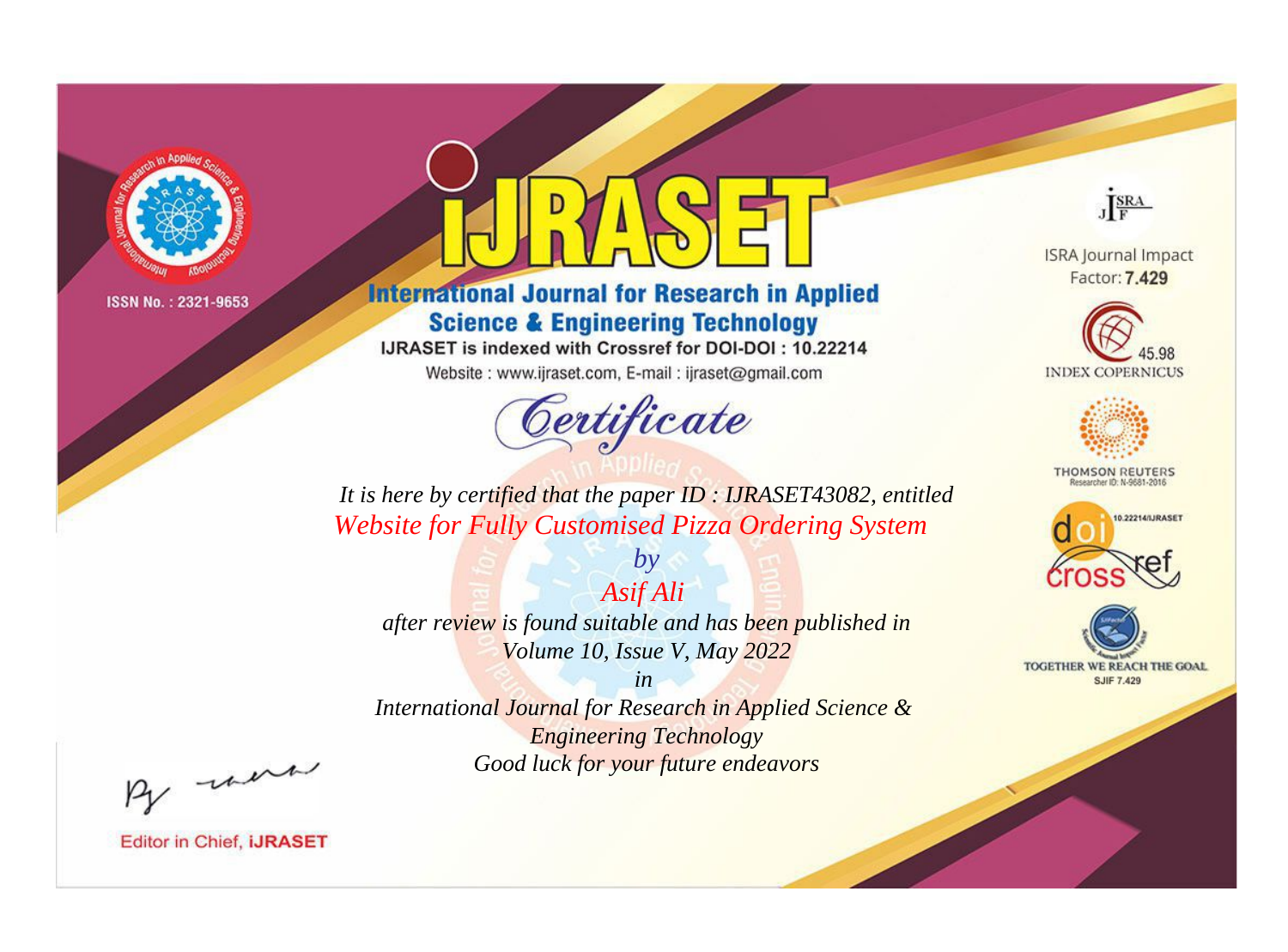

# **International Journal for Research in Applied Science & Engineering Technology**

IJRASET is indexed with Crossref for DOI-DOI: 10.22214

Website: www.ijraset.com, E-mail: ijraset@gmail.com



JERA

**ISRA Journal Impact** Factor: 7.429





**THOMSON REUTERS** 



TOGETHER WE REACH THE GOAL **SJIF 7.429** 

*It is here by certified that the paper ID : IJRASET43082, entitled Website for Fully Customised Pizza Ordering System*

*by Yuvraj Singh after review is found suitable and has been published in Volume 10, Issue V, May 2022*

*in* 

*International Journal for Research in Applied Science & Engineering Technology Good luck for your future endeavors*

By morn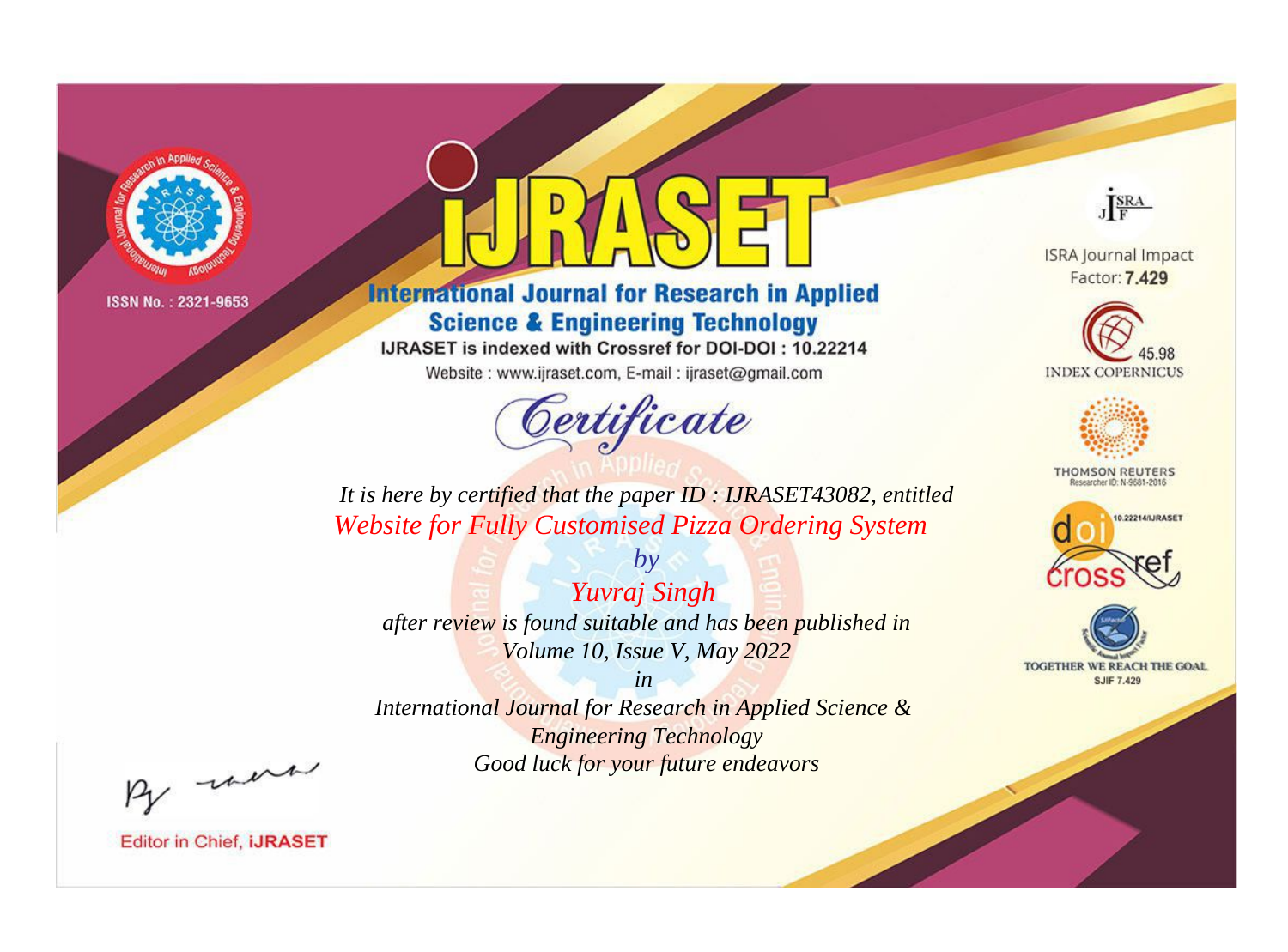

# **International Journal for Research in Applied Science & Engineering Technology**

IJRASET is indexed with Crossref for DOI-DOI: 10.22214

Website: www.ijraset.com, E-mail: ijraset@gmail.com



JERA

**ISRA Journal Impact** Factor: 7.429





**THOMSON REUTERS** 



TOGETHER WE REACH THE GOAL **SJIF 7.429** 

*It is here by certified that the paper ID : IJRASET43082, entitled Website for Fully Customised Pizza Ordering System*

*by Robin Malik after review is found suitable and has been published in Volume 10, Issue V, May 2022*

*in* 

*International Journal for Research in Applied Science & Engineering Technology Good luck for your future endeavors*

By morn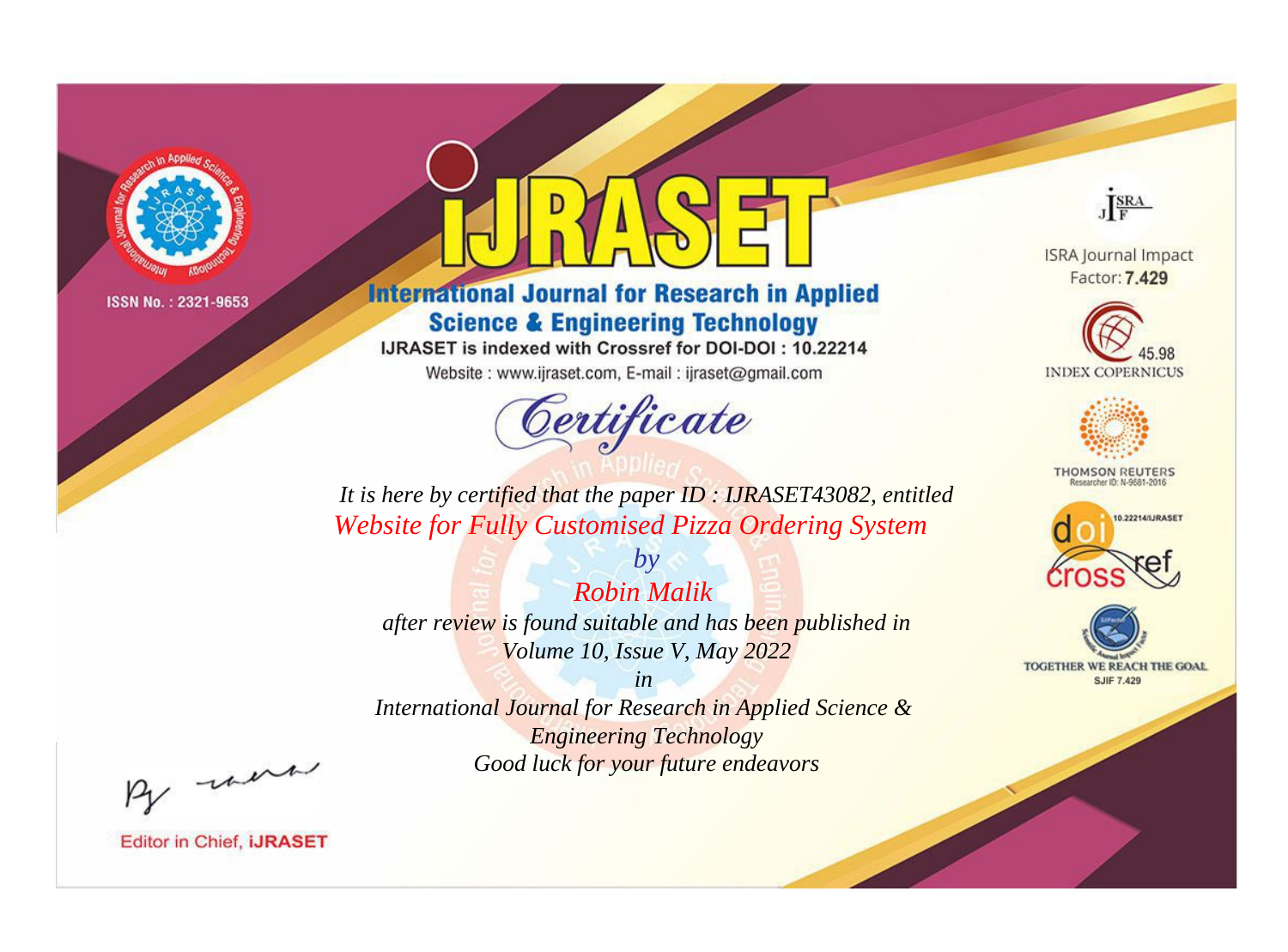

# **International Journal for Research in Applied Science & Engineering Technology**

IJRASET is indexed with Crossref for DOI-DOI: 10.22214

Website: www.ijraset.com, E-mail: ijraset@gmail.com



JERA

**ISRA Journal Impact** Factor: 7.429





**THOMSON REUTERS** 



TOGETHER WE REACH THE GOAL **SJIF 7.429** 

*It is here by certified that the paper ID : IJRASET43082, entitled Website for Fully Customised Pizza Ordering System*

*by Aakash Yadav after review is found suitable and has been published in Volume 10, Issue V, May 2022*

*in* 

*International Journal for Research in Applied Science & Engineering Technology Good luck for your future endeavors*

By morn